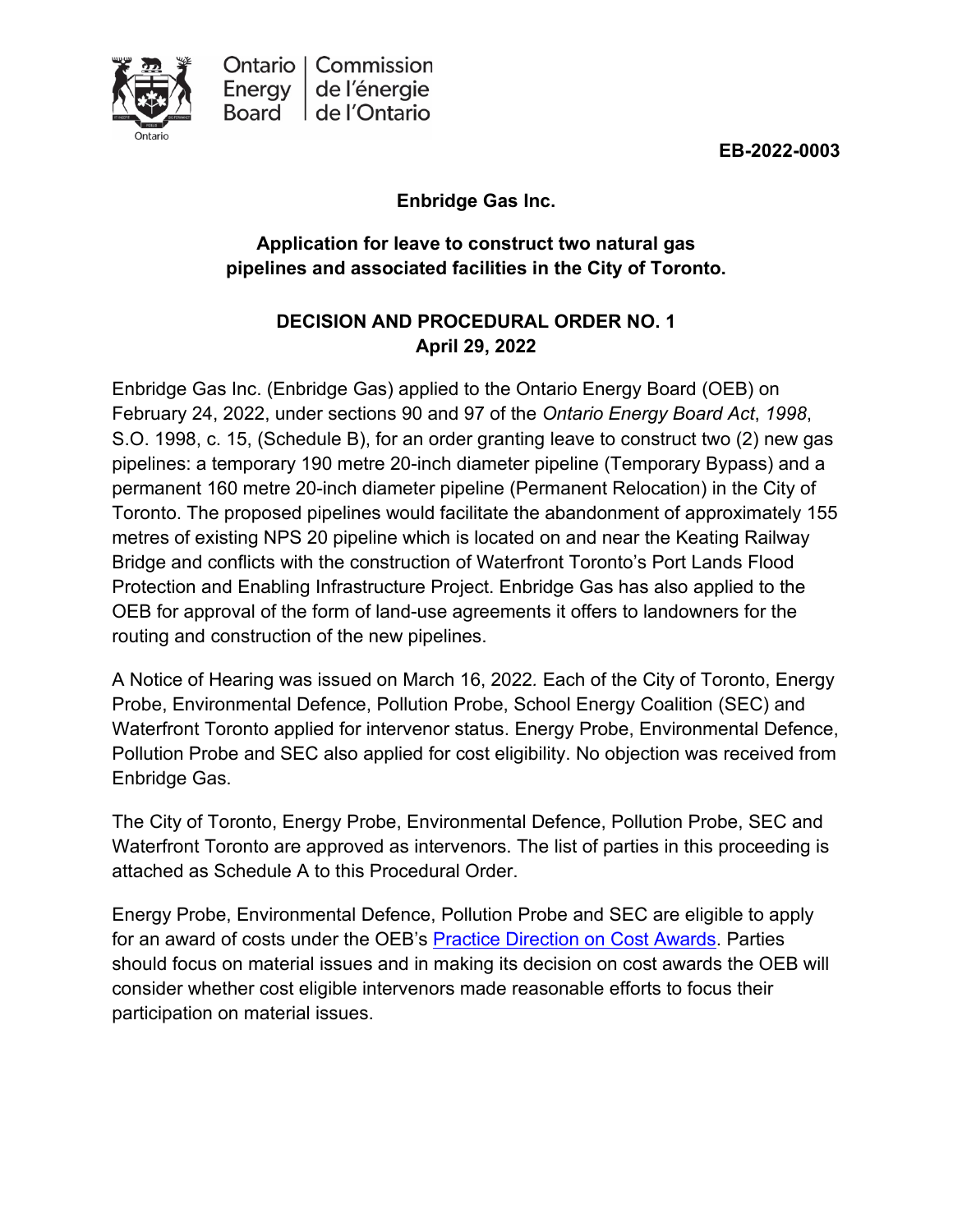# **Redacted and Confidential Information**

In accordance with the OEB's [Practice Direction on Confidential Filings,](https://www.oeb.ca/sites/default/files/uploads/documents/regulatorycodes/2021-12/Practice-Direction-Confidential-Filings-20211217.pdf) Enbridge Gas redacted from its application information related to the names and contact information of property owners.

The OEB finds that the redacted information is "personal information" as defined in the Freedom of Information and Protection of Privacy Act and shall remain redacted. Aside from the redactions for personal information, the OEB notes that there are no requests for confidential treatment for any other information in the application so there is no need for the OEB to address any confidentiality request at this time.

# **Issues List**

As set out in the OEB's [Natural Gas Facilities Handbook](https://www.oeb.ca/sites/default/files/uploads/documents/regulatorycodes/2022-03/OEB-Natural-Gas-Facilities-Handbook-20220331.pdf)<sup>1</sup>, when determining whether a pipeline project is in the public interest, the OEB typically examines the need for the project, project alternatives, project cost and economics, environmental impacts, land matters, and Indigenous consultation. The OEB has developed a standard issues list for leave to construct (LTC) applications that is designed to capture all the issues that are within the scope of a typical LTC proceeding. The OEB recognizes that some cases can raise unique issues, and the schedule for complex LTC proceedings contemplates that submissions on the issues list may be needed, and that in some cases new issues will be added to the standard issues list.

The OEB notes that the current application is related to an earlier application that was withdrawn by Enbridge.<sup>[2](#page-1-1)</sup> In its decision approving withdrawal of the earlier application, the OEB stated that, if Enbridge files a new application, the OEB would have the following expectations: [3](#page-1-2)

- 1) Enbridge Gas would assess all feasible alternatives with a focus on protecting the interests of ratepayers with respect to prices and the reliability and quality of gas service
- 2) Ratepayers would not be asked to pay any amount that exceeds the benefits being delivered to them
- 3) Issues between Enbridge Gas and Waterfront Toronto and/or the City of Toronto regarding schedule, legal rights and cost responsibility would be resolved before the new application is filed

<span id="page-1-0"></span><sup>1</sup> Natural Gas Facilities Handbook, March 31, 2022,

<span id="page-1-1"></span><sup>2</sup> EB-2020-0198

<span id="page-1-2"></span><sup>3</sup> Decision and Order, EB-2020-0198, February 19, 2021/ p 13.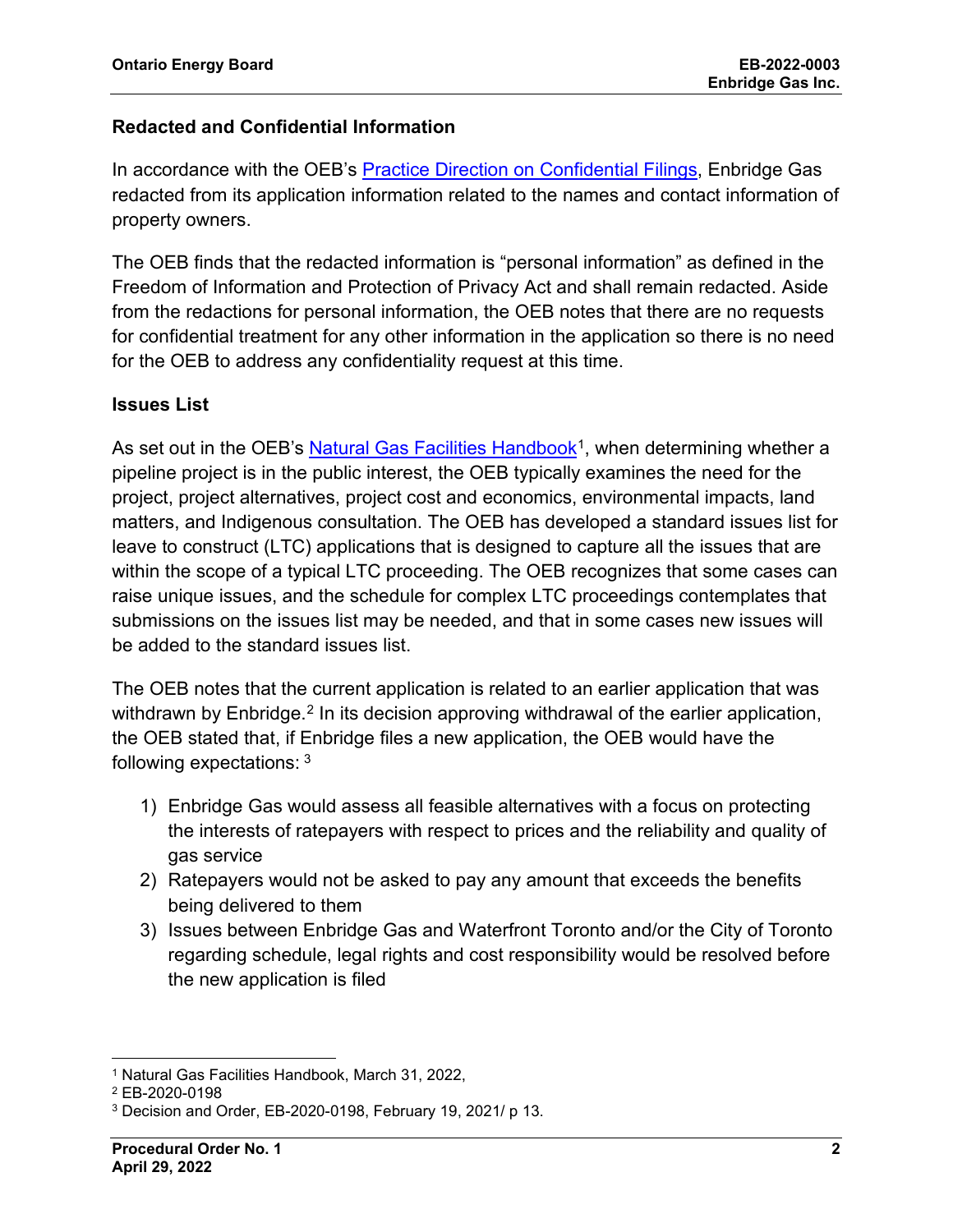4) Enbridge Gas would allow sufficient time for the OEB to conduct a proper review of the new application

Items #3 and #4 are addressed in the current application as filed and do not need to be added to the standard issues list in this proceeding. Item #1 can be addressed under "project alternatives" and item #2 can be addressed under "project cost and economics". Therefore, there is no need to make changes to the standard issues list for this proceeding.

# **Interrogatories**

At this time, provision is being made for written interrogatories. Parties should refer to the OEB's standard Issues List for the issues that are within the scope of this proceeding. Pursuant to Rule 26.02 of the OEB's Rules of Practice and Procedure, parties must group their interrogatories in accordance with the approved Issues List. In addition, parties should not engage in detailed exploration of items that do not appear to be material. Parties should consult sections 26 and 27 of the OEB's [Rules of Practice](https://www.oeb.ca/industry/rules-codes-and-requirements/rules-practice-procedure)  [and Procedure](https://www.oeb.ca/industry/rules-codes-and-requirements/rules-practice-procedure) regarding the other naming and numbering conventions and matters related to interrogatories.

It is necessary to make provision for the following matters related to this proceeding. Further procedural orders may be issued by the OEB.

# **THE ONTARIO ENERGY BOARD ORDERS THAT:**

- 1. OEB staff and intervenors shall request any relevant information and documentation from Enbridge Gas that is in addition to the evidence already filed, by written interrogatories filed with the OEB and served on all parties by **May 12, 2022**.
- 2. Enbridge Gas shall file with the OEB complete written responses to all interrogatories and serve them on intervenors by **May 26, 2022**.
- 3. Any written submissions from OEB staff and intervenors shall be filed with the OEB and served on all parties by **June 9, 2022**.
- 4. Any written reply submissions from Enbridge Gas shall be filed with the OEB and served on intervenors by **June 23, 2022**.

Parties are responsible for ensuring that any documents they file with the OEB, such as applicant and intervenor evidence, interrogatories and responses to interrogatories or any other type of document, **do not include personal information** (as that phrase is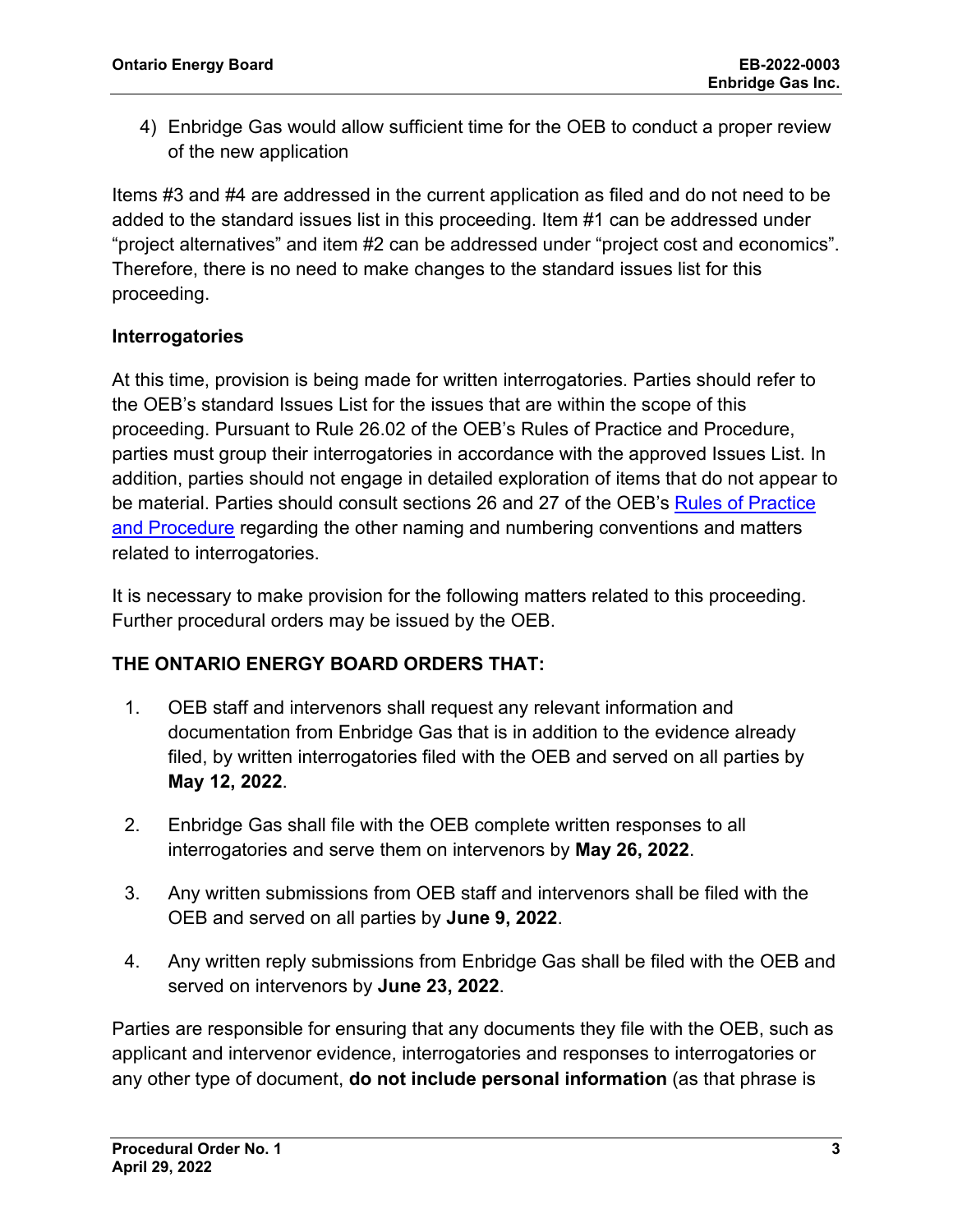defined in the *Freedom of Information and Protection of Privacy Act*), unless filed in accordance with rule 9A of the OEB's [Rules of Practice and Procedure.](https://www.oeb.ca/industry/rules-codes-and-requirements/rules-practice-procedure)

Please quote file number **EB-2022-0003** for all materials filed and submit them in searchable/unrestricted PDF format with a digital signature through the [OEB's online](https://p-pes.ontarioenergyboard.ca/PivotalUX/)  [filing portal.](https://p-pes.ontarioenergyboard.ca/PivotalUX/)

- Filings should clearly state the sender's name, postal address, telephone number and e-mail address.
- Please use the document naming conventions and document submission standards outlined in the [Regulatory Electronic Submission System \(RESS\)](https://www.oeb.ca/sites/default/files/RESS-Document-Guidelines-202006.pdf)  [Document Guidelines](https://www.oeb.ca/sites/default/files/RESS-Document-Guidelines-202006.pdf) found at the [File documents online page](https://www.oeb.ca/regulatory-rules-and-documents/file-documents-online) on the OEB's website.
- Parties are encouraged to use RESS. Those who have not yet set up an [account,](https://www.oeb.ca/oeb/_Documents/e-Filing/Electronic_User_Form.pdf?v=20200331) or require assistance using the online filing portal can contact [registrar@oeb.ca](mailto:registrar@oeb.ca) for assistance.
- Cost claims are filed through the OEB's online filing portal. Please visit the [File](https://www.oeb.ca/regulatory-rules-and-documents/file-documents-online)  [documents online page](https://www.oeb.ca/regulatory-rules-and-documents/file-documents-online) of the OEB's website for more information. All participants shall download a copy of their submitted cost claim and serve it on all required parties as per the **Practice Direction on Cost Awards**.

All communications should be directed to the attention of the Registrar and be received by end of business, 4:45 p.m., on the required date.

With respect to distribution lists for all electronic correspondence and materials related to this proceeding, parties must include the Case Manager, Ritchie Murray at [ritchie.murray@oeb.ca](mailto:ritchie.murray@oeb.ca) and OEB Counsel, Ljuba Djurdjevic at [ljuba.djurdjevic@oeb.ca.](mailto:ljuba.djurdjevic@oeb.ca)

Email: [registrar@oeb.ca](mailto:registrar@oeb.ca) Tel: 1-877-632-2727 (Toll free)

# **DATED** at Toronto, **April 29, 2022**

# **ONTARIO ENERGY BOARD**

### **By delegation, before: Nancy Marconi**

Nancy Marconi Digitally signed by Nancy Marconi Date: 2022.04.29 13:57:51 -04'00'

Nancy Marconi **Registrar**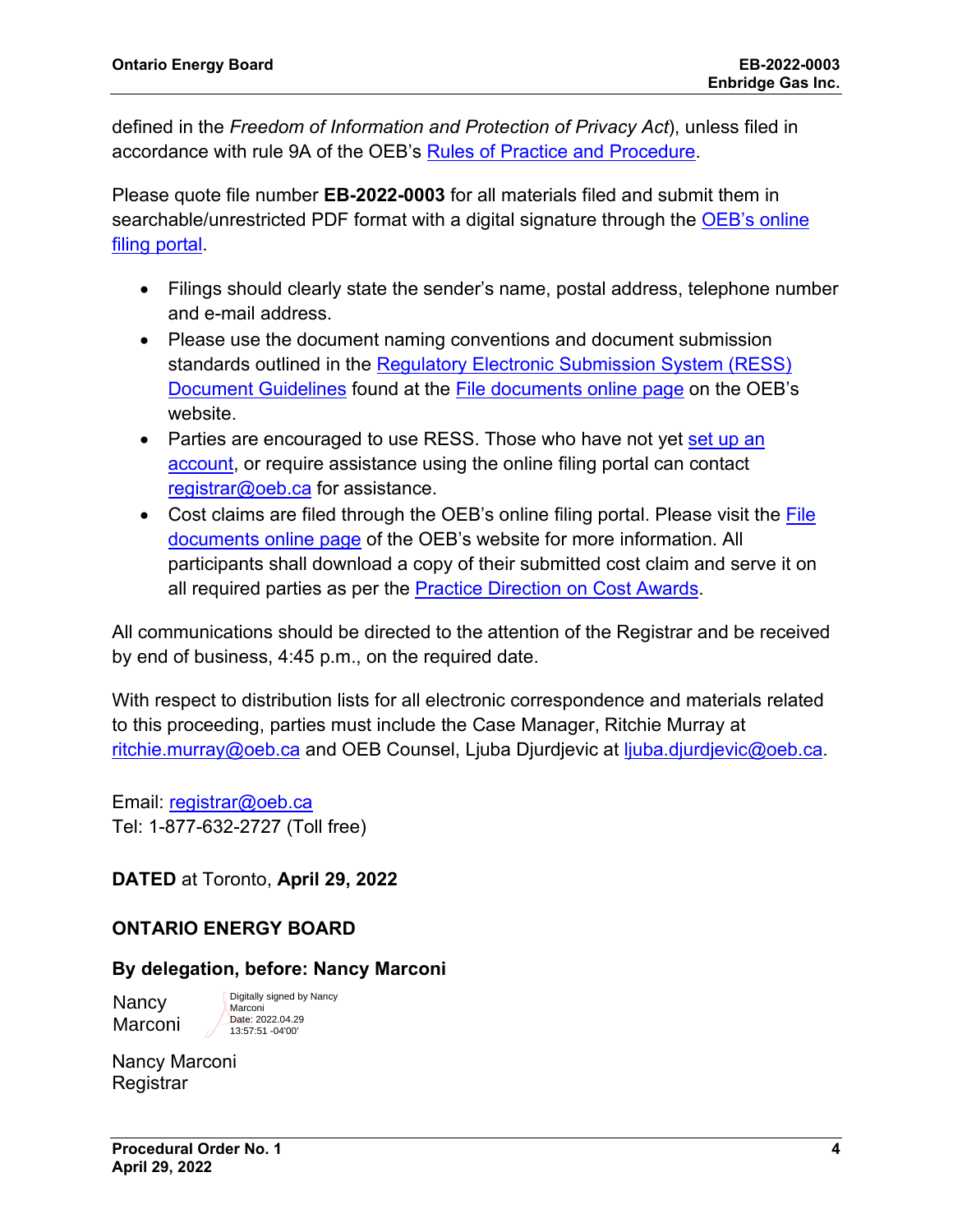**SCHEDULE A** 

**PROCEDURAL ORDER NO. 1** 

**ENBRIDGE GAS INC.**

**EB-2022-0003**

**APPLICANT & LIST OF INTERVENORS**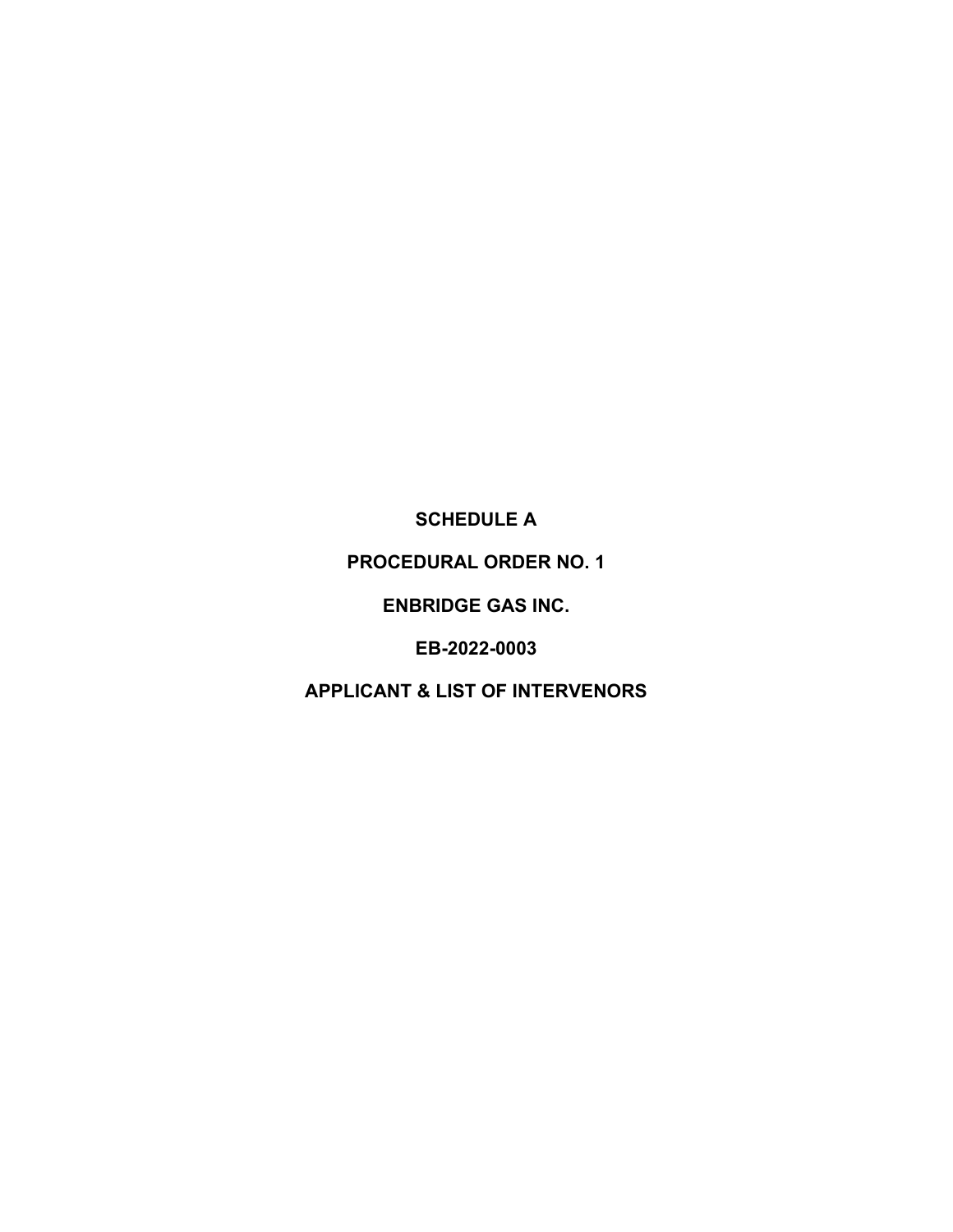# **APPLICANT & LIST OF INTERVENORS**

**April 29, 2022**

# **APPLICANT Rep. and Address for Service Enbridge Gas Inc. Dave Janisse** Technical Manager, Leave to Construct

Enbridge Gas Inc. P.O Box 2001 50 Keil Drive North Chatham, ON N7M5M1 Tel: 519-436-5442 [EGIRegulatoryProceedings@enbridge.com](mailto:EGIRegulatoryProceedings@enbridge.com)

**Enbridge Gas Inc. Guri Pannu**

# **APPLICANT Rep. and Address for Service**

Senior Legal Counsel Enbridge Gas Distribution Inc. 500 Consumers Rd. Toronto ON M2J 1P8 Tel: 416-758-4761 Fax: 416-495-5994 [guri.pannu@enbridge.com](mailto:guri.pannu@enbridge.com)

# **APPLICANT COUNSEL**

# **Scott Stoll**

Counsel Aird & Berlis LLP 181 Bay Street Suite 1800, Box 754 Brookfield Place Toronto ON M5J 2T9 Tel: 416-865-4703 Fax: 416-863-1515 [sstoll@airdberlis.com](mailto:sstoll@airdberlis.com)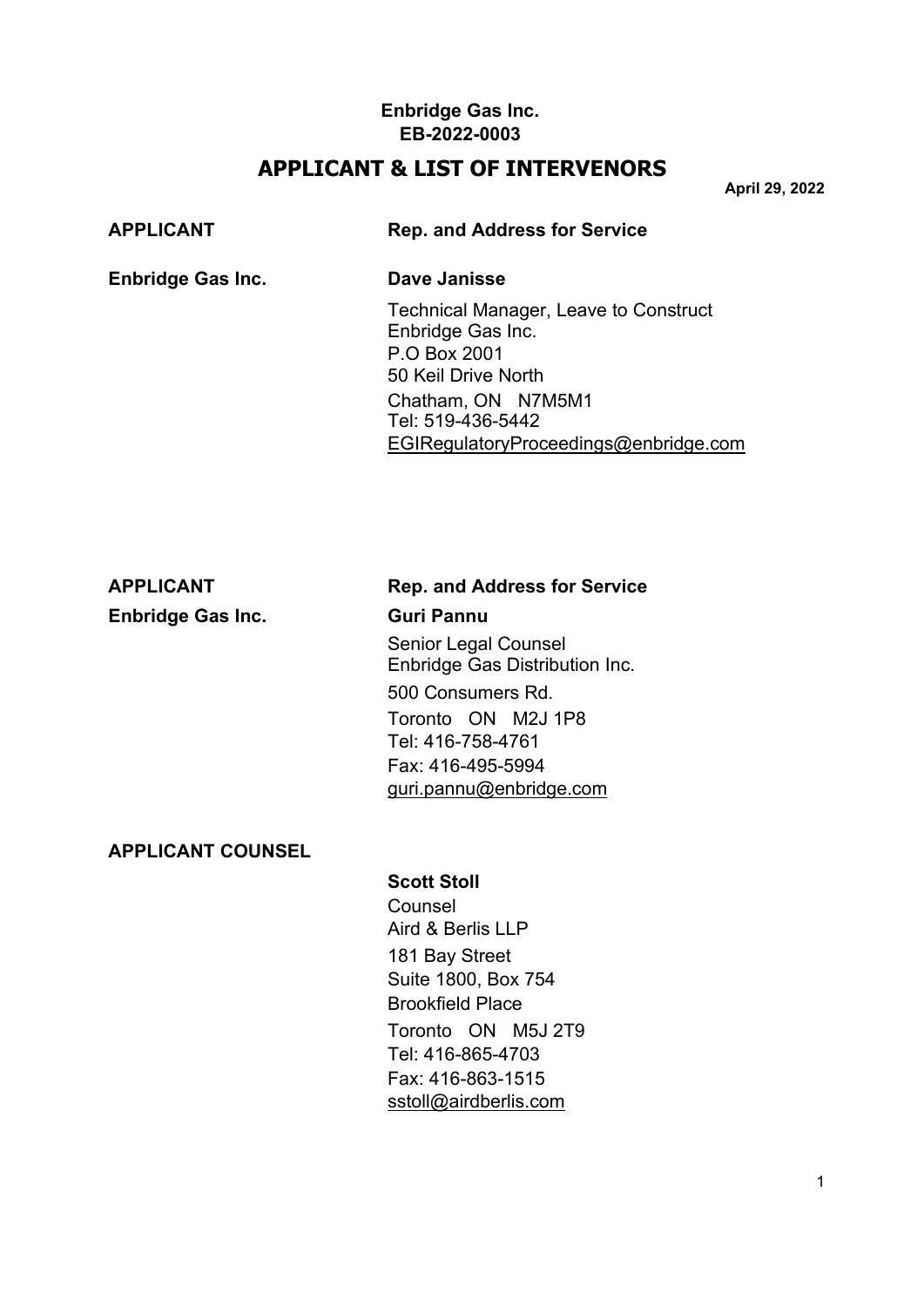# **APPLICANT & LIST OF INTERVENORS**

**April 29, 2022**

# **INTERVENORS Rep. and Address for Service**

### **City of Toronto David Stonehouse**

Director, Waterfront Secretariat, Engineering & Construction Services City of Toronto 481 University Avenue, 6th floor Toronto ON M5G 2E9 Tel: 416-392-8113 [david.stonehouse@toronto.ca](mailto:david.stonehouse@toronto.ca)

# **Nicholas Rolfe**

City of Toronto Legal Services Metro Hall, 23rd Floor 55 John Street Toronto ON M5V 3C6 Tel: 416-392-7246 [nicholas.rolfe@toronto.ca](mailto:nicholas.rolfe@toronto.ca)

**Energy Probe Research Tom Ladanyi Foundation**

TL Energy Regulatory Consultants Inc. 41 Divadale Drive Toronto ON M4G 2N7 Tel: 416-423-3685 [tom.ladanyi@rogers.com](mailto:tom.ladanyi@rogers.com)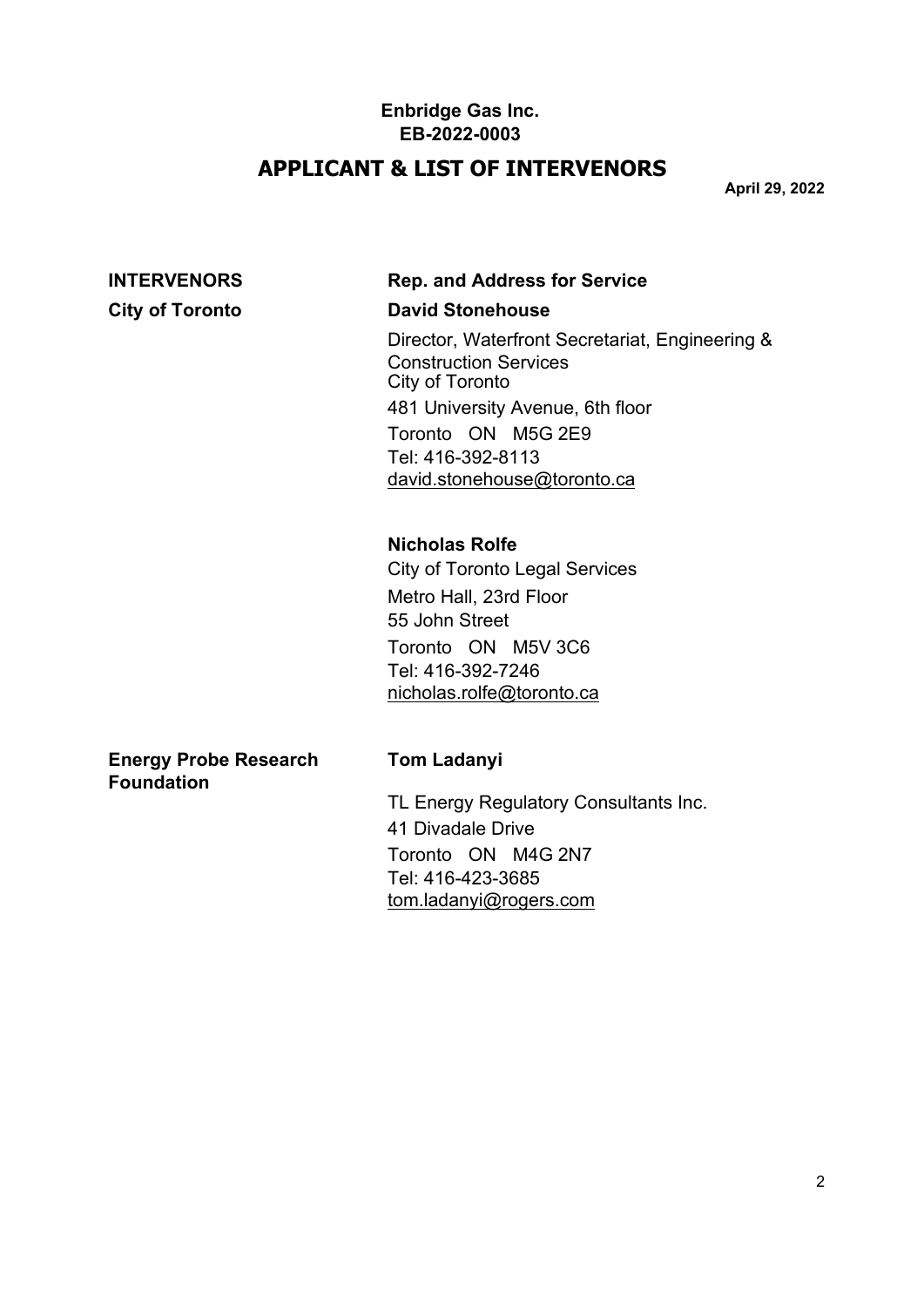# **APPLICANT & LIST OF INTERVENORS**

**April 29, 2022**

### **Environmental Defence Jack Gibbons Canada Inc.**

Ontario Clean Air Alliance 160 John Street, Suite 300 Toronto ON M5V 2E5 Tel: 416-260-2080 Ext: 2 [jack@cleanairalliance.org](mailto:jack@cleanairalliance.org)

# **Kent Elson**

Elson Advocacy 1062 College Street Lower Suite Toronto ON M6H 1A9 Tel: 416-906-7305 Fax: 416-763-5435 [kent@elsonadvocacy.ca](mailto:kent@elsonadvocacy.ca)

### **Amanda Montgomery**

Elson Advocacy 1062 College Street Lower Suite Toronto ON M6H 1A9 Tel: 416-906-7305 [amanda@elsonadvocacy.ca](mailto:amanda@elsonadvocacy.ca)

**Pollution Probe Michael Brophy**

Consultant for Pollution Probe Michael Brophy Consulting Inc. 28 Macnaughton Road Toronto ON M4G 3H4 Tel: 647-330-1217 [michael.brophy@rogers.com](mailto:michael.brophy@rogers.com)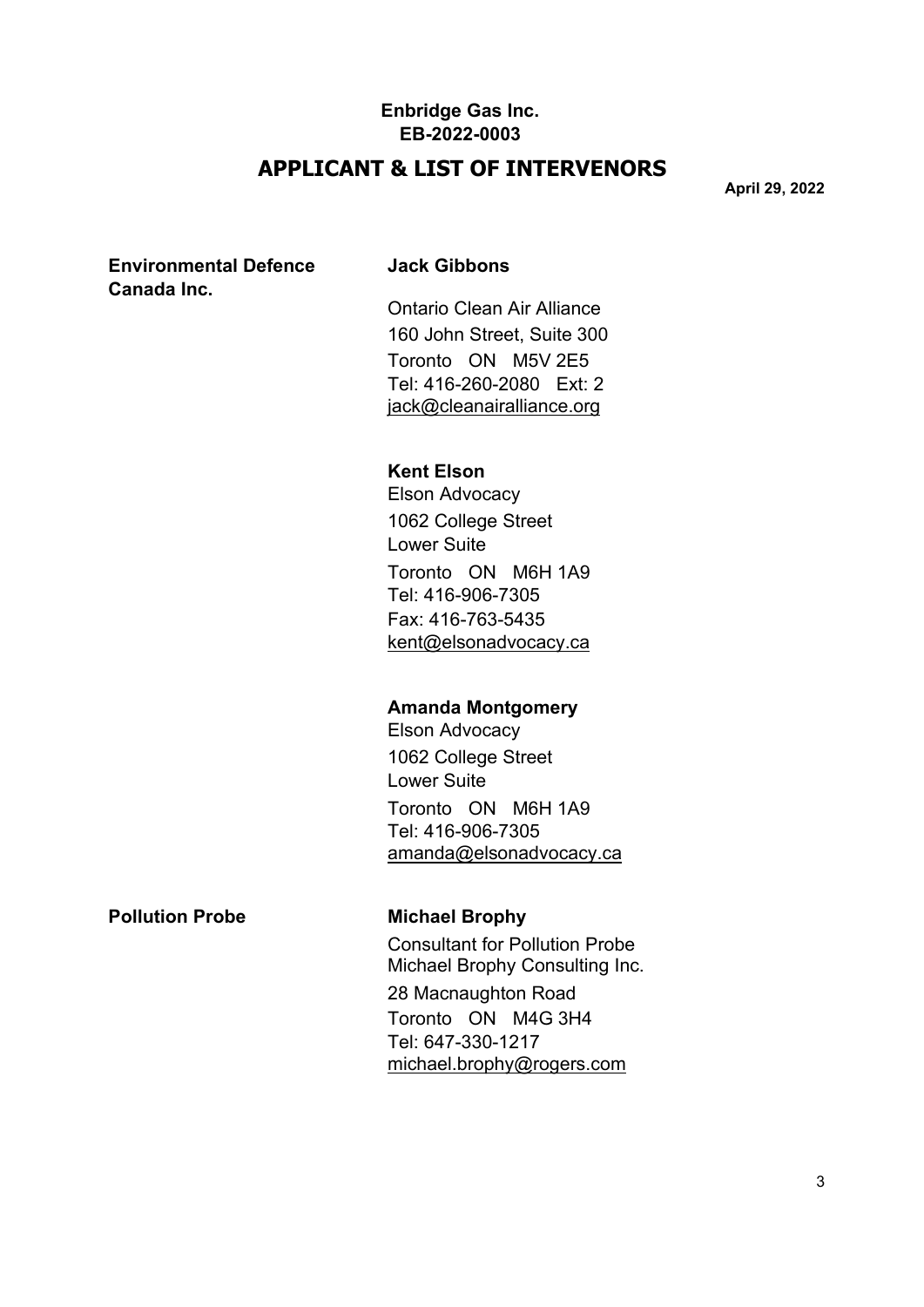# **APPLICANT & LIST OF INTERVENORS**

**April 29, 2022**

# **School Energy Coalition Ted Doherty**

Executive Director Ontario Education Services Corporation c/o Ontario Public School Boards Associa 439 University Avenue, Suite 1850 Toronto ON M5G 1Y8 Tel: 416-340-2540 Fax: 416-340-7571 [SEC@oesc-cseo.org](mailto:SEC@oesc%1Ecseo.org)

### **Fred Zheng**

Associate Lawyer Shepherd Rubenstein Professional Corporation 2200 Yonge Street, Suite 1302 Toronto ON M4S 2C6 Tel: 647-483-0114 Fax: 416-438-3305 [fred@shepherdrubenstein.com](mailto:fred@shepherdrubenstein.com)

**Jay Shepherd**

Counsel Shepherd Rubenstein Professional Corporation 2200 Yonge Street, Suite 1302 Toronto ON M4S 2C6 Tel: 416-804-2767 [jay@shepherdrubenstein.com](mailto:jay@shepherdrubenstein.com)